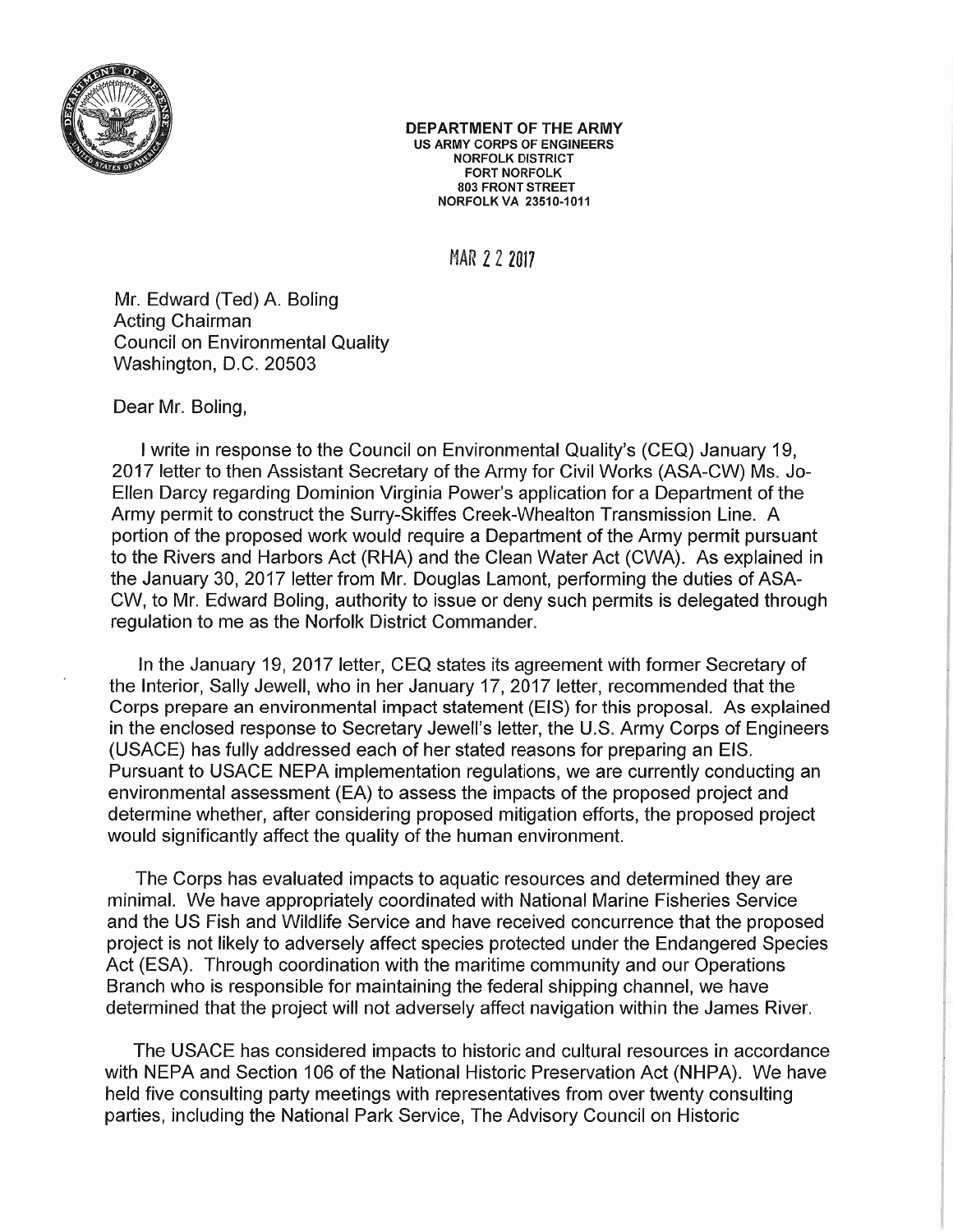Preservation (ACHP), the Virginia Department of Historic Resources, and the National Trust for Historic Preservation (NTHP). The consulting parties have provided input on the identification of historic properties, the assessment of potential impacts to historic properties, and potential mitigation measures for those impacts. As indicated in the CEQ letter, the concerned parties have focused their objections on the proposal's secondary, visual impacts. The intensity of such impacts and the effect they may have on visitor experience are largely subjective in nature. However, the applicant has provided and we have evaluated information that provides an appropriate basis for identifying affected resources and assessing the degree of the effects.

Based on information obtained through the consultation process the applicant has proposed a comprehensive mitigation package, currently incorporated in a draft Section 106 Memorandum of Agreement (MOA). We have worked with the applicant to ensure that mitigation for project impacts follows the appropriate sequence of avoidance, minimization, and compensation. The applicant has designed the proposed project to, where possible, avoid direct impacts to historic and archaeological resources, and the draft MOA requires that Dominion implement an avoidance plan during construction. While the applicant's preferred alternative cannot be constructed in a way that entirely avoids indirect visual effects, the MOA includes stipulations to minimize the visual intrusion. In addition, the draft MOA includes compensatory mitigation measures intended to benefit the integrity, specifically the setting and feeling, of the affected resources and surrounding viewshed. We appreciate your comments on mitigation, and we will consider your input as we work to finalize the MOA with the applicant and the consulting parties.

The CEQ letter stresses that the USAGE should evaluate all reasonable alternatives to the project. USAGE has taken a hard look at a range of alternatives to the proposed transmission line, including those initially examined by the Virginia State Cooperation Commission (SCC) during its approval process and those suggested during public comment and historic resource consultation. Recently, Tabors Caramanis Rudkevich (TCR) proposed four alternatives that it suggested were cost effective and technically feasible. Dominion subsequently presented explanation why these alternatives were not practicable and do not satisfy necessary North American Electric Reliability Corporation (NERC) requirements. PJM, the responsible Regional Transmission Organization confirmed, in a March 1, 2017 letter, that these alternatives fail to address all of the reliability criteria violations that would be addressed by the applicant's preferred alternative.

CEQ also emphasizes agency and public participation as a key element of the National Environmental Policy Act (NEPA) process. In addition to the Section 106 consultation process outlined above, we have issued four separate public notices requesting comments on the overall project, its effects, and alternatives to the proposal. We invited the public to provide its views and other information during a public hearing in October of 2015.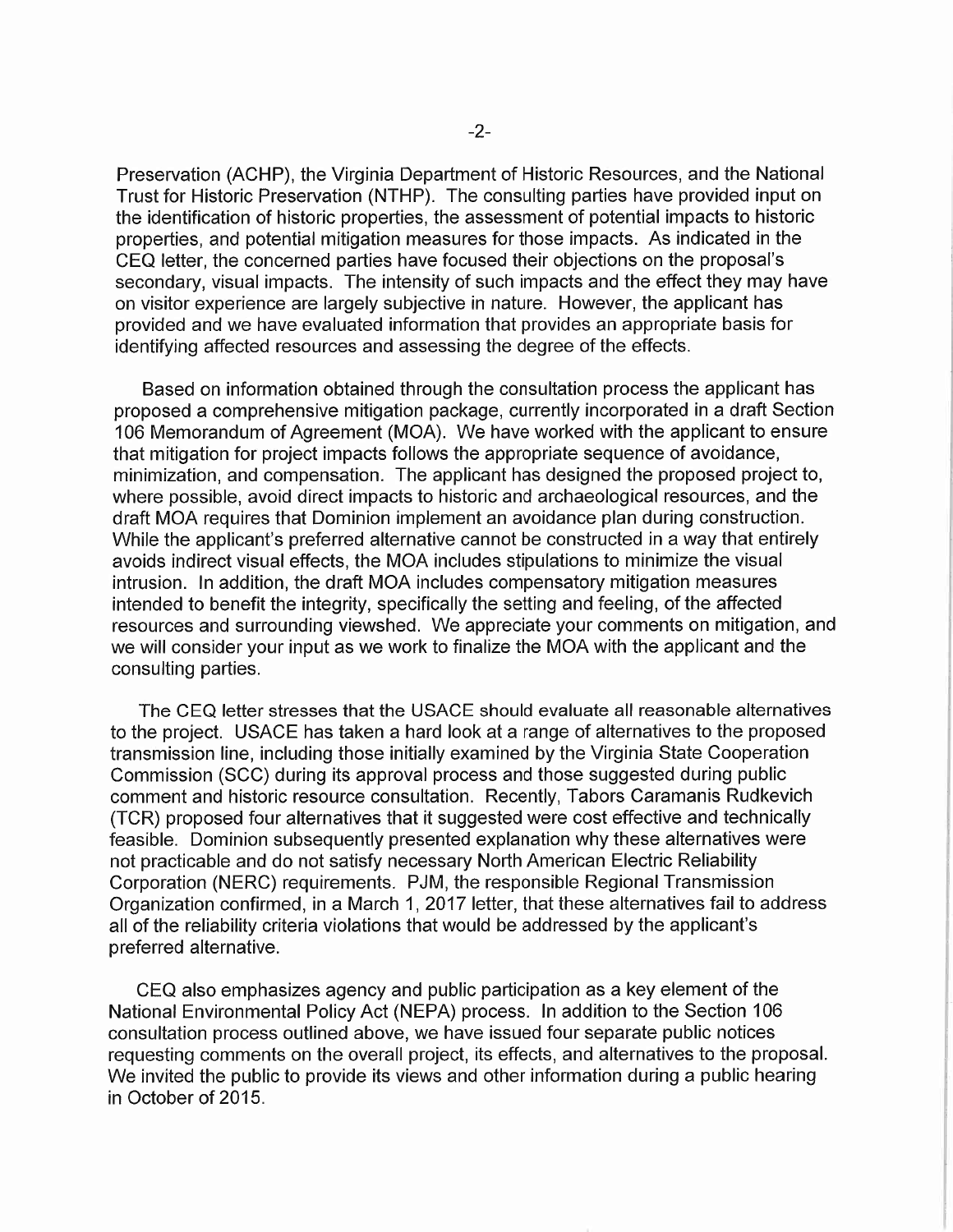We have maintained a publicly accessible webpage, where we have posted and continually updated information about the project. Finally, we note that our efforts to involve the public are in addition to the public hearing held by the SCC during its review of Dominion's proposal. The public has had multiple opportunities and avenues to engage during review of Dominion's proposed project, and we feel our record is sufficiently informed by public comment.

In summary, the Corps has taken a hard look at the alternatives to the proposed work, the resources being impacted, the nature of those impacts, and the proposed compensatory mitigation. While we agree that the resources potentially impacted are nationally important, we remain unconvinced that the intensity of the effects reaches a level of significance to the human environment.

I appreciate your input and recent opportunities to meet with you and your staff. I look forward to continuing productive dialogue as we conclude this analysis. Please do not hesitate to contact me should you have any questions or desire further discussion at 757-201-7601.

Sincerely,

 $\Sigma V$ 

Jason E. Kelly, PMP Colonel, U.S. Army **Commanding** 

**Enclosure**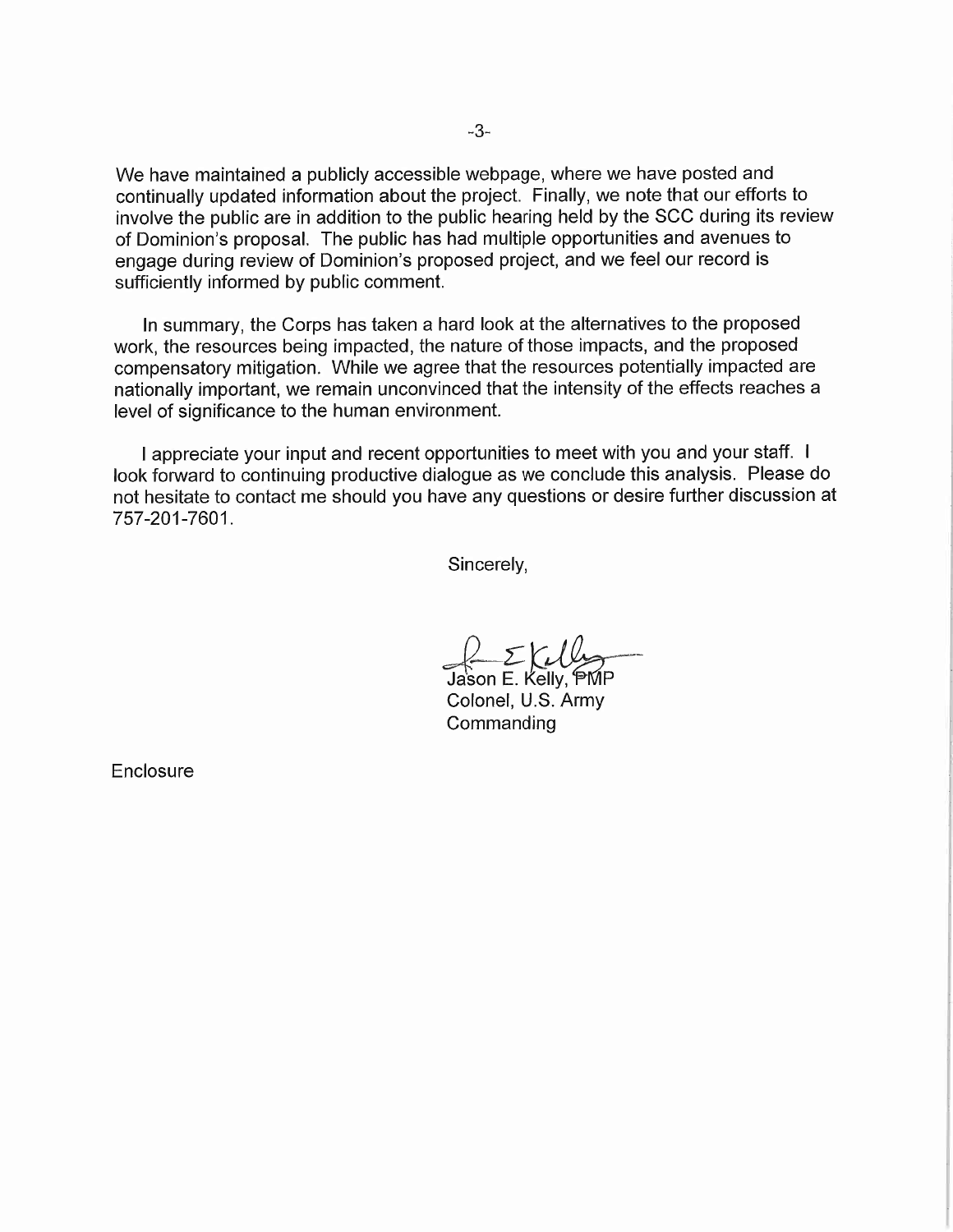

DEPARTMENT OF THE ARMY US ARMY CORPS OF ENGINEERS NORFOLK DISTRICT FORT NORFOLK 803 FRONT STREET NORFOLK VA 23510-1011

March 20, 2017

Executive Office

Honorable Ryan Zinke Department of the Interior 1849 C Street NW Washington, D.C. 20240

Dear Mr. Zinke:

I write in response to former Secretary Sally Jewell's January 17, 2017 letter to then Assistant Secretary of the Army for Civil Works (ASA-CW) Ms. Jo-Ellen Darcy regarding Dominion's proposed construction of the Surry-Skiffes Creek-WheaIton Transmission Line. A portion of the proposed work would require a Department of the Army permit pursuant to the Rivers and Harbors Act (RHA) and the Clean Water Act (CWA). Authority to issue or deny such permit is delegated through regulation to me as the Norfolk District Commander. Therefore, as explained in his recent letter to you, Mr. Douglas Lamont, performing the duties of ASA-CW, has passed along to me your letter and enclosures.

In her letter, Secretary Jewell raised concerns related to the impacts of Dominion's proposed project and our review. Secretary Jewell states that "an overhead powerline is unsuitable at this location" and suggests the Corps should either deny the permit for the proposed work or prepare an Environmental Impact Statement (EIS). As with others, Secretary Jewell supports the need for an EIS more with a desire to further explore the project need and alternatives and to allow for greater public input and scrutiny than with the need to further evaluate the significance of the effects.

The need driving the proposed project has been thoroughly evaluated and confirmed. Dominion is proposing to construct this line to address grid reliability concerns created by the shutdown of its Yorktown generation plant. The Corps has independently evaluated all information supplied by the applicant supporting the project need. Additionally, the Virginia State Corporation Commission (SCC), through its separate review process has approved the project need, design, and location. Finally, PJM, the responsible Regional Transmission Organization, has since 2012, supported the proposed project as the most effective solution to address grid reliability criteria violations that will occur immediately following the deactivation of the Yorktown Plant. In a March 1, 2017 letter to me, PJM again confirmed the need supporting the proposed project based on its recently updated 2017 Load Forecast Report. Therefore, I find no reason to question the conclusion that regional demand and transmission system stress, exacerbated by deactivation of two coal-fired generators at the Dominion Yorktown facility, present a clear need to improve system reliability.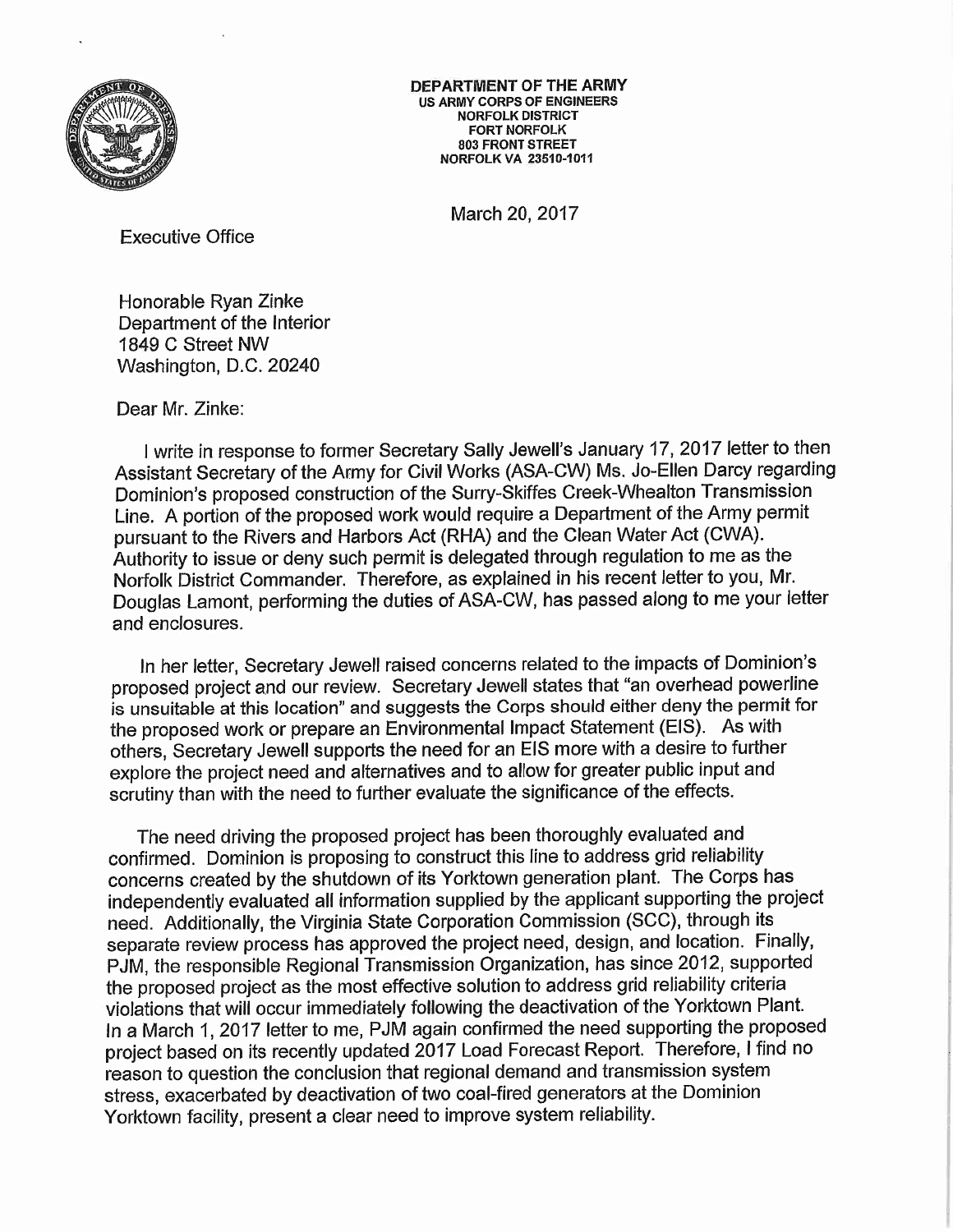We have evaluated a wide range of alternatives including those initially considered by Dominion and those suggested by other parties during our review. Dominion has provided persuasive information that eliminates many of these alternatives from further consideration based on some combination of failure to resolve North American Electric Reliability Corporation (NERC) reliability criteria violations, cost, logistics, and time to implement. In our October 2015 Alternatives Whitepaper, we analyzed a range of alternatives including generation alternatives, upgrades to existing facilities, use of existing transmission lines, and the construction of new transmission at varying capacities, in that Whitepaper we concluded, that only the proposed project and the Chickahominy alternative are both practicable and meet the project's purpose and need. We have continued to evaluate alternatives. Most recently, Tabors Caramanis Rudkevich (TCR) proposed four alternatives that it suggested were cost effective and technically feasible. Dominion subsequently explained and PJM has affirmed that these alternatives fail to address all of the reliability criteria violations that are being addressed by the proposed project. To be clear, we have to date appropriately evaluated every alternative that has been proposed by any party.

We have provided multiple opportunities and avenues for public involvement. During our review, we have issued four separate public notices with request for comment covering the overall project and alternatives as well as specific project aspects. We held a public hearing on the project in October of 2015, inviting the general public to provide views, opinions, and information on the proposed project. As part of our historic resources consultation pursuant to Section 106 of the National Historic Preservation Act, we have held five consulting party meetings attended by representatives from over twenty consulting parties. We have maintained a publicly accessible webpage, where we have posted and continually updated information about the project. We emphasize that at no time during this process have we turned away input from consulting parties or the public.

Finally, Ms. Jewel! suggests robust consultation with the Pamunkey Tribe. We have consulted with the Pamunkey and facilitated consultation between Dominion and the Tribe. The latest input from Chief Robert Gray confirms that all parties have participated in good faith and the consultation has been beneficial, resulting in mitigation measures that are agreeable to the tribe.

Regulations implementing the National Environmental Policy Act (NEPA) require an agency prepare an EIS for "major Federal actions significantly affecting the quality of the human environment." The decision on significance is based on both the context and intensity of the impact. While regulations do contemplate a deeper investigation will occur with an EIS, an EIS is not required in order for rigorous analysis to occur.